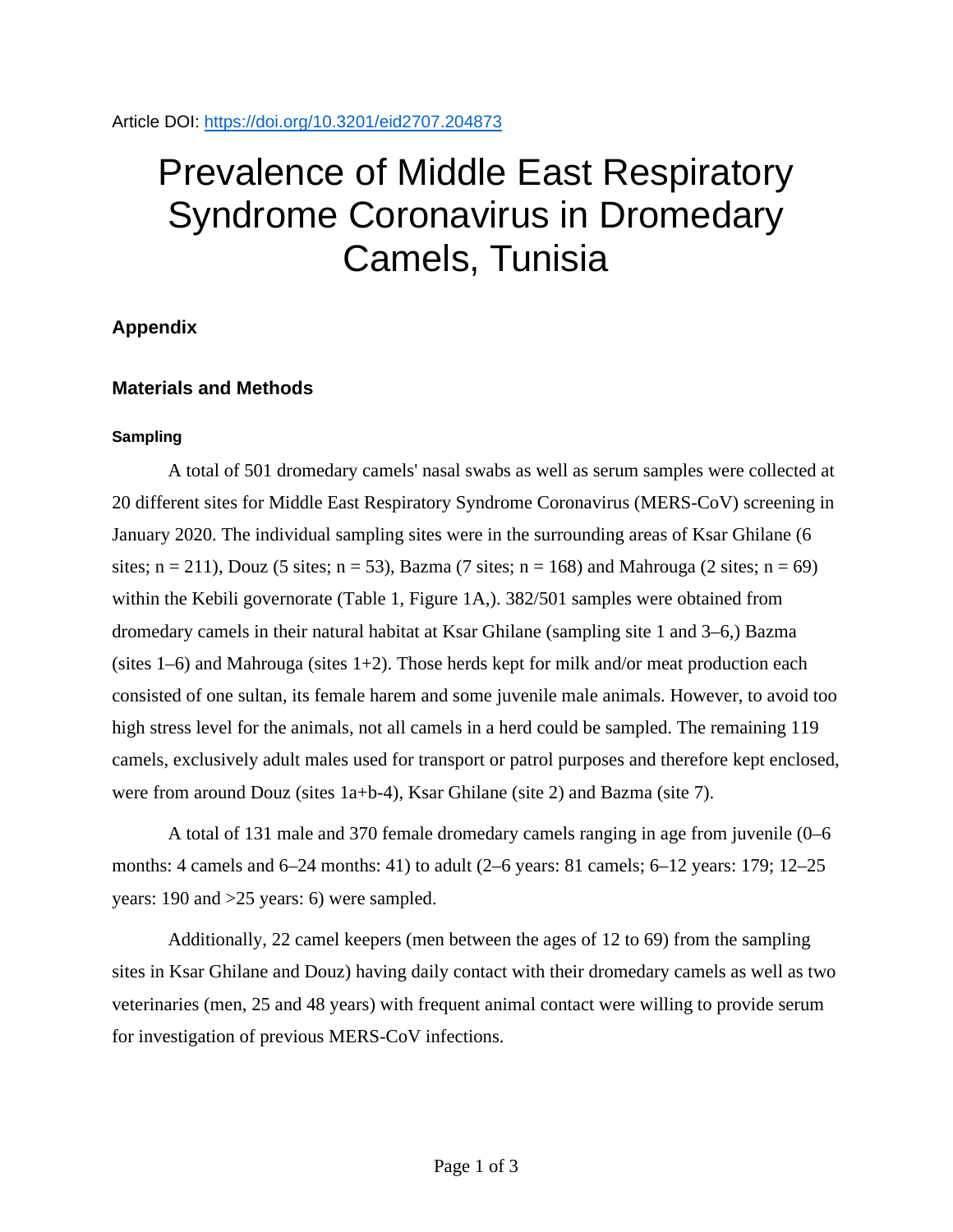#### **Immunoserological testing**

Seroprevalence of anti-MERS-CoV IgG in dromedary camels as well as camel keepers was investigated by performing indirect ELISA assays (Euroimmun AG, Germany) according to the manufacturer's protocol.

#### **Molecular testing**

Viral RNA was extracted using the QIAamp Viral RNA Mini Kit (QIAGEN, Netherlands). Subsequently, real-time reverse transcription PCR (rtRT-PCR) was performed targeting the genetic region upstream of the *E* gene (*upE*) (for screening) and *ORF1a* (for confirmation), respectively, as described elsewhere (*1*,*2*).

#### **Statistical analysis**

Associations between MERS-CoV prevalence in dromedary camels and the study parameters (sex, age and sampling site) were analyzed by Pearson Chi-square test for comparison of categorical data. At a p-value of less than 0.05, statistical significance was considered.

#### **Virus isolation in cell culture**

Isolation of live virus was attempted on Vero E6 cells under BSL3 conditions. Briefly, 250 µl of virus transport medium of MERS-CoV rtRT-PCR-positive nasal swabs was used as inoculum for cell cultures in T25 flasks. Cells were washed with serum free medium, inoculated with sample fluid and incubated for one hour. Afterwards, the inoculum was removed and the cellular layer was washed three times. The final culture medium contained MEM with 2% FBS and 5x antibiotic-antimycotic additive (GIBCO, USA). Cells were incubated for 7 days with one subsequent subpassage of supernatant on fresh cells. Cultures were regularly screened for cytopathic effects and supernatant was screened for an increase in MERS-CoV RNA.

#### **Genomic spike RBD amplification**

For phylogenetic analysis a partial 774-bp fragment of the spike (*s*) gene containing the RBD was amplified by running a rtRT-PCR (SSIII qRT-Kit, Invitrogen, United States) using the primer pair pre-RBD fwd (GAATCTGGAGTTTATTCAGTTTCGT) and pre-RBD rev (ACGGCCCGAAACACCATAG) (*3*). Subsequently, spike RBD (720-bp) was amplified by performing a nested PCR with the primers RBD fwd (GAAGCAAAACCTTCTGGCT) + RBD rev (ATATTCCACGCA) using Q5 HotStart MasterMix Kit (New England Biolabs, USA) with